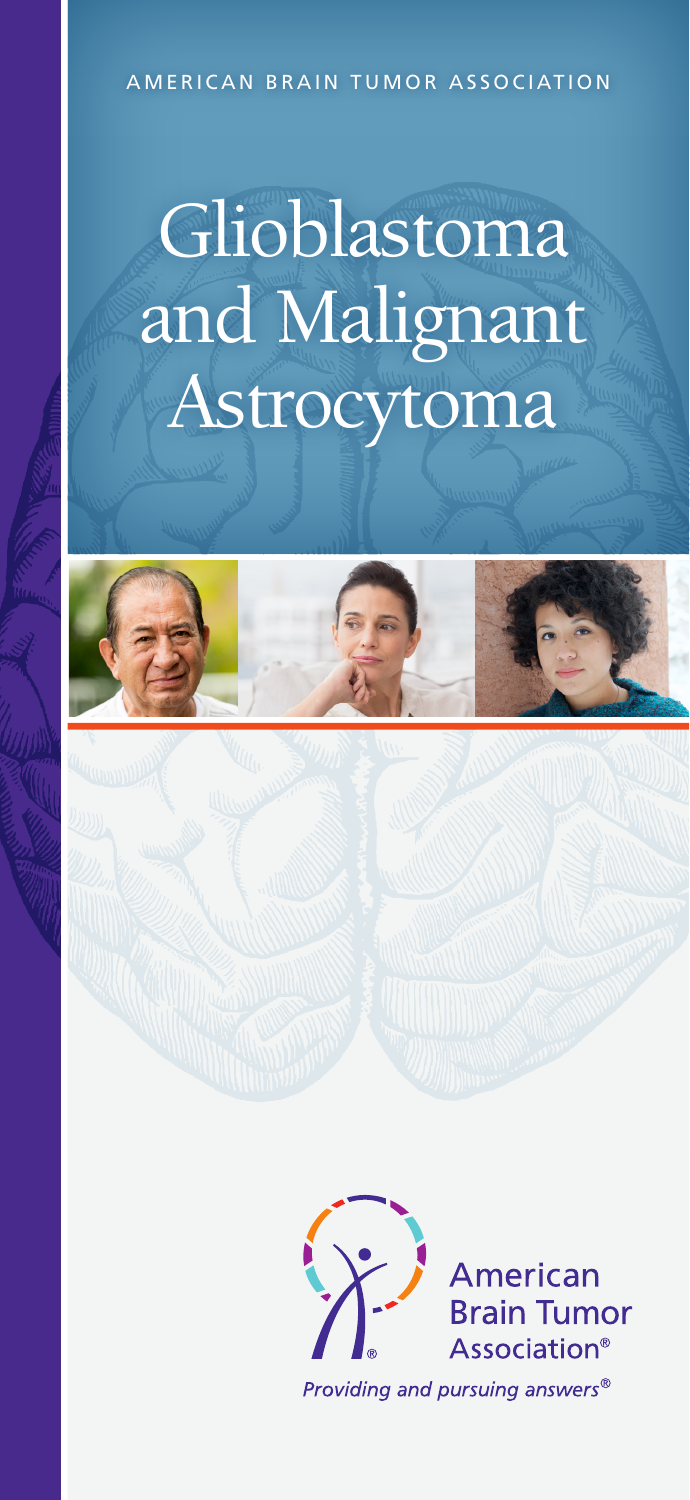# **ABOUT THE AMERICAN BRAIN TUMOR ASSOCIATION**

Founded in 1973, the American Brain Tumor Association (ABTA) was the first national nonprofit advocacy organization dedicated solely to brain tumor research. For nearly 45 years, the Chicago-based ABTA has been providing comprehensive resources that support the complex needs of brain tumor patients and caregivers, as well as the critical funding of research in the pursuit of breakthroughs in brain tumor diagnosis, treatment and care.

To learn more about the ABTA, visit www.abta.org.

*We gratefully acknowledge Surasak Phuphanich, MD, FAAN, Director Division of Neuro-Oncology, Department of Neurology, Barrow Neurological Institute, Dignity Health, St. Joseph's Hospital and Medical Center, Phoenix, Arizona for his review of this edition of this publication.*

This publication is not intended as a substitute for professional medical advice and does not provide advice on treatments or conditions for individual patients. All health and treatment decisions must be made in consultation with your physician(s), utilizing your specific medical information. Inclusion in this publication is not a recommendation of any product, treatment, physician or hospital.

COPYRIGHT © 2017 ABTA

REPRODUCTION WITHOUT PRIOR WRITTEN PERMISSION IS PROHIBITED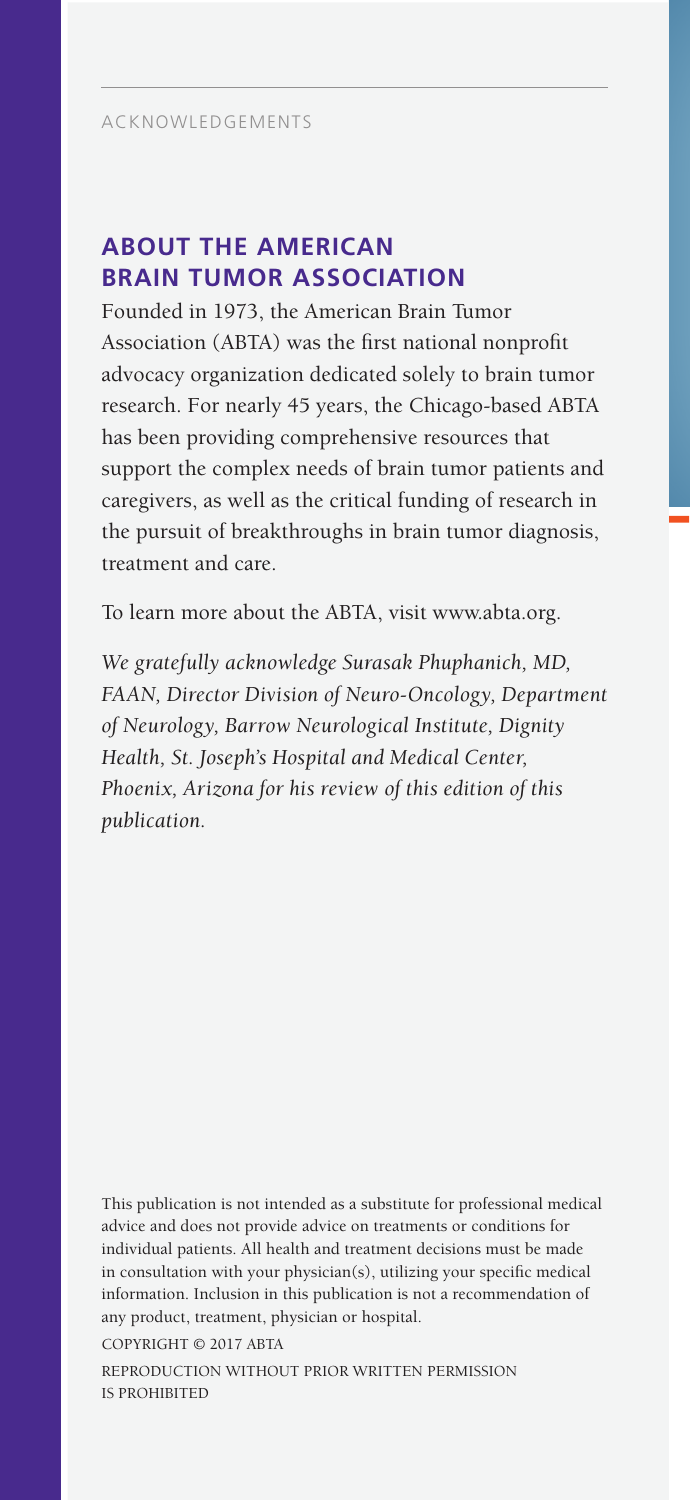AMERICAN BRAIN TUMOR ASSOCIATION

# Glioblastoma and Malignant Astrocytoma

# **ABOUT THIS PUBLICATION**

*This brochure is about glioblastoma (also called grade IV astrocytoma) and malignant astrocytoma (grade III astrocytoma). Collectively, these are both "high-grade" astrocytomas.*

## **INTRODUCTION**



Any tumor that arises from the glial (from the Greek word for "glue"), or supportive tissue, of the brain is called a "glioma." One type of glioma is the astrocytoma. Astrocytomas are

Astrocyte

named after astrocytes, the star-shaped cells from which they grow.

Astrocytomas are graded to describe their degree of abnormality. The most common grading system uses a scale of I to IV. Tumors also may be grouped by their rate of growth: low-grade (slow growth), mid-grade (moderate) and high-grade (rapid). On that scale, a grade I glioma is accurately considered benign, in that complete surgical excision is considered curative. These tumors, however, are diagnosed almost exclusively in childhood. Grade II gliomas are often designated "lowgrade," as the label "benign" fails to reflect the common tendency of these tumors to recur. Many patients with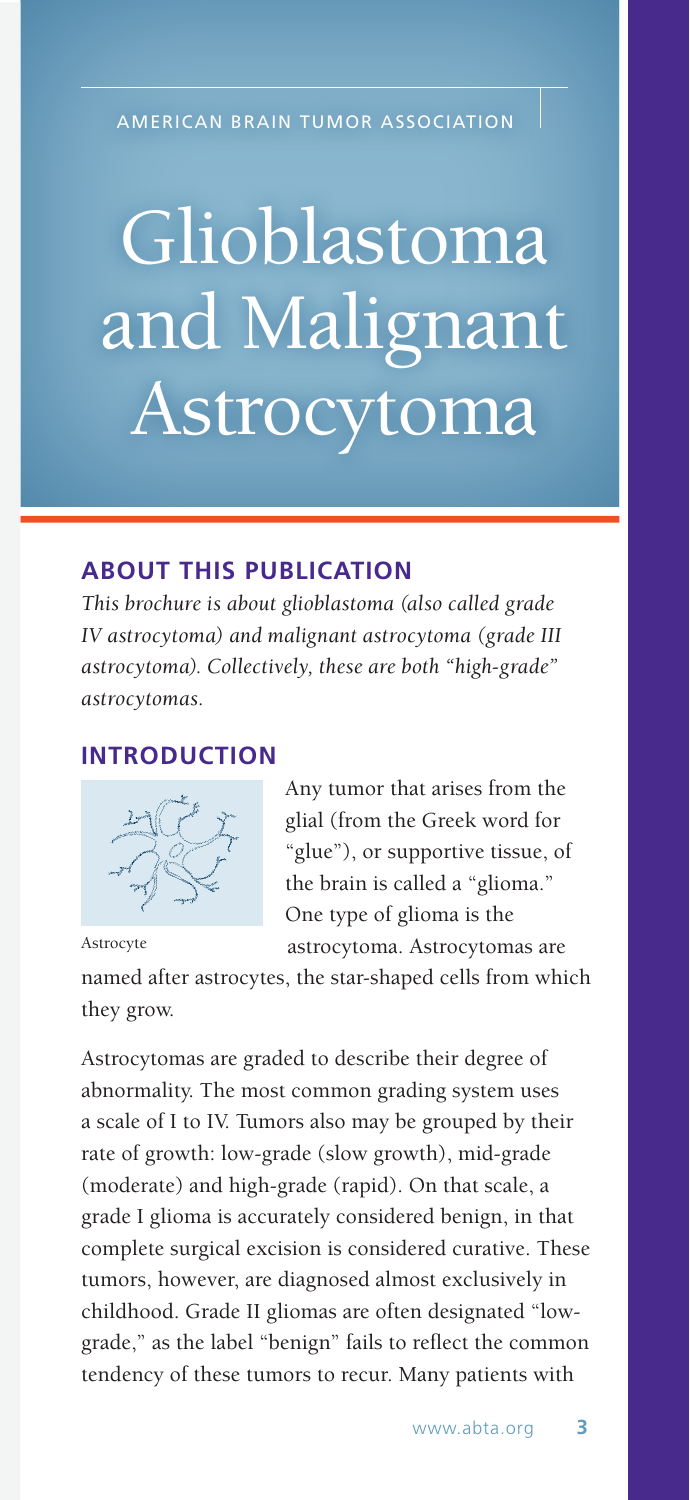grade II gliomas are done a great disservice by being told that their tumors are benign. Patients with grade II gliomas require serial monitoring by MRI or CT scan for surveillance of tumor recurrence every 6-12 months. The terms "malignant glioma" and "high-grade glioma" encompass both grade III and IV gliomas, and reflect the fact that management of these tumors is fairly similar, with some important exceptions. The word "anaplastic" means malignant. An anaplastic astrocytoma is a grade III or mid-grade tumor and diffusely infiltrating neoplasm that demonstrates focal or dispersed anaplasia (abnormal irregular shape) cells and an increased growth index compared with grade I and II astrocytoma. The pathological diagnosis is based on appearance of cells (nuclear atypia) and growth rate (mitotic activity).

Glioblastoma is still often abbreviated "GBM" is the highest grade glioma (grade IV) tumor, is the most malignant form of astrocytoma, and is synonymous with a grade IV glioma. The histologic features that distinguish glioblastoma from all other grades are the presence of necrosis (dead cells) and increase of abnormal growth of blood vessels around the tumor. Grade IV tumors are always rapidly growing and highly malignant tumors.

In this new era, 2016 World Health Organization classification has incorporated molecular information into diagnoses in the past. Diagnosis of central nervous system (CNS) tumor diagnoses is made by both identifying and characterizing the physical appearance and growth rate as well as genetic features. The use of "integrated" phenotypic and genotypic parameters for CNS tumor classification adds a level of objectivity and narrowly defined diagnostic entities than in prior classifications, which in turn should lead to greater diagnostic accuracy as well as improved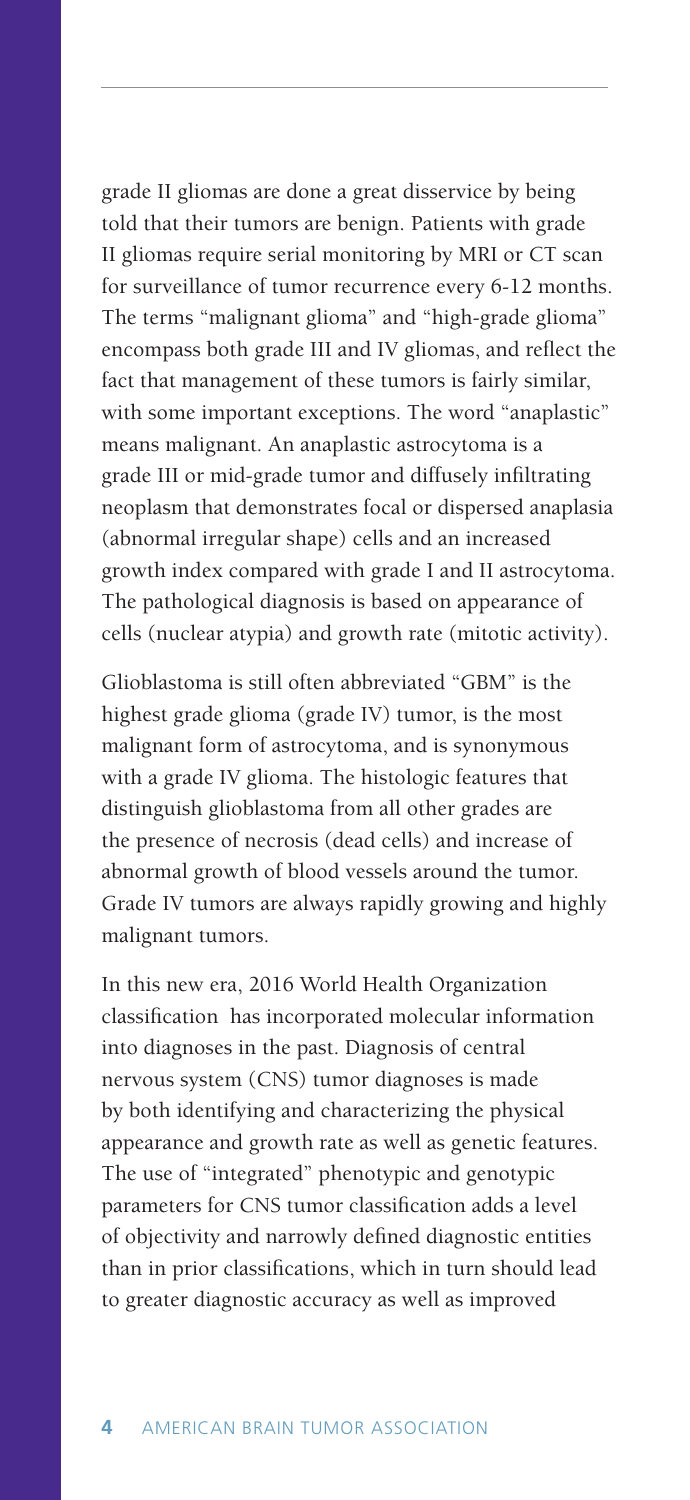patient management and more accurate determinations of prognosis and treatment response.

For example, tumors with methylated MGMT (inactive gene) have been found to predict a longer length of survival, and responds better to chemotherapeutic agents in the treatment of glioblastoma.

The IDH1 gene encodes for a metabolic enzyme called isocitrate dehydrogenase 1, which catalyzes the conversion of isocitrate to alpha-ketoglutarate as part of normal function of brain metabolism. A mutation in this gene was discovered in a small percentage of glioblastoma samples in 2008, and has since been found in a majority of low-grade gliomas and secondary high-grade gliomas. This mutation was present in 12% of GBM. These markers are beginning to be used as a diagnostic test for predicting longer survival and for evaluating the efficacy of new targeted molecular drugs. There are two subtypes of glioblastoma: 1) glioblastoma, IDH-wild type (90%), frequently defined as primary or de novo predominated in patients over 55 years of age; 2) glioblastoma, IDH mutant (10%) which called secondary with malignant transformation from low grade glioma, common in younger patients under 45 years old.

WHO grade III anaplastic astrocytomas are now each divided into IDH-mutant, IDH-wildtype. Grade III gliomas without mutant IDH could be considered "preglioblastomas", having a poorer prognosis than IDH mutant tumors. IDH mutations tend to occur in younger brain tumor cases, most commonly between the ages of 20 and 40, with a median age at diagnosis in the 30s. The mutation is also associated with tumors of the frontal lobe as approximately 70% of IDH-mutated gliomas are located there. IDH1 mutations may serve as a predictive biomarker to guide aggressive surgical resection. Patients with IDH1-mutant astrocytomas were found to have a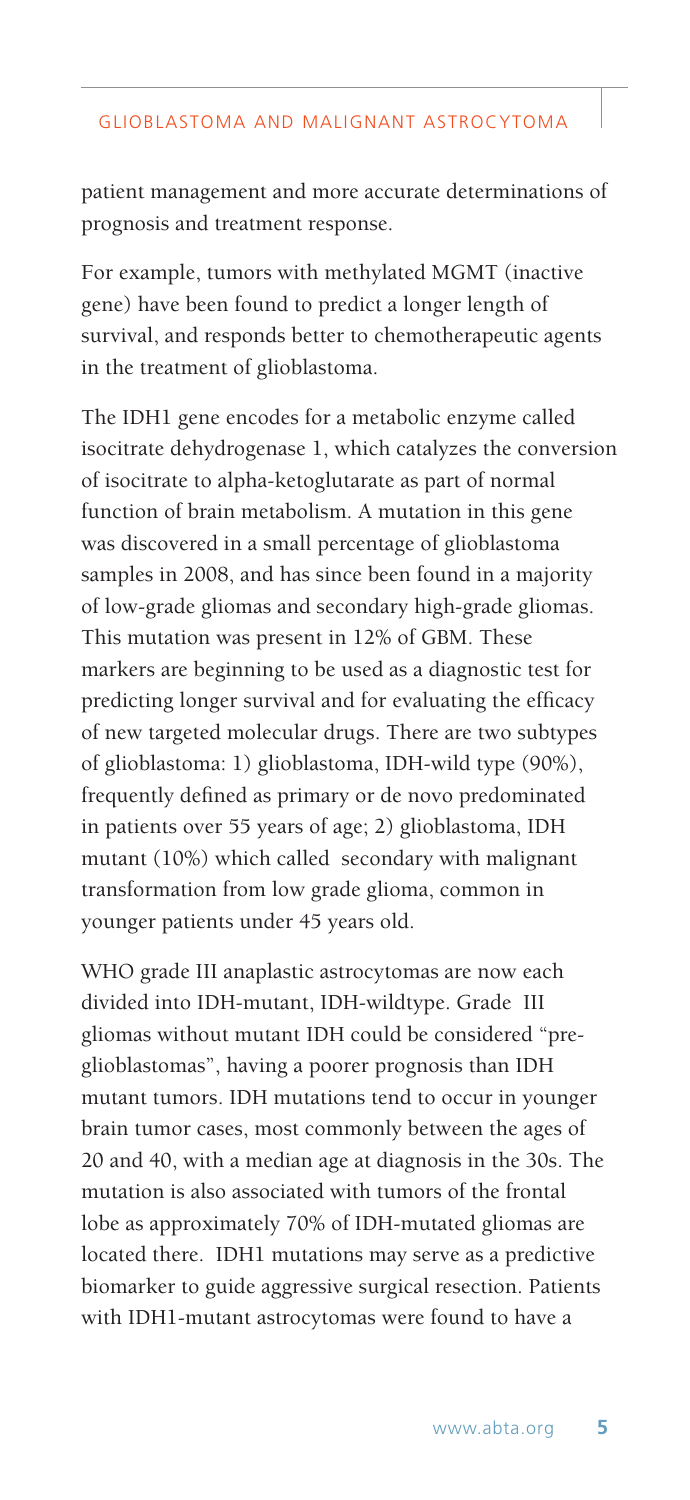better overall prognosis than those with wild-type IDH1 astrocytomas.

Incorporating molecular techniques into a patient's tumor analysis will allow for the promise of precision medicine by combination of targeted cancer drugs.

## **INCIDENCE**

An estimated 24,790 new cases of primary malignant brain tumors are expected to be diagnosed in the US in 2016. About 50% of gliomas are glioblastomas with 12,120 new cases predicted. They are most common in adults ages 45–65, and affect more men than women. Glioblastomas arise from normal brain tissue. They may invade and migrate away from the main tumor within the brain; however, glioblastoma will rarely spread elsewhere in the body.

Anaplastic astrocytomas occur more often in younger adults ages 30 -50 and account for 17% of primary malignant brain tumors. Only 9% of childhood brain tumors are glioblastomas.

Between 1% and 7% of people with glioblastomas and about 4% of people with anaplastic astrocytomas are found to have multiple tumors at the time of diagnosis.

# **CAUSE**

Brain tumors cannot be prevented. The cause of these tumors and other types of brain tumors is unknown. Genes are the fundamental building blocks found in all body cells. Scientists have identified abnormalities in the genes of different chromosomes which may play a role in the development of tumors. However, what causes those abnormalities is still uncertain.

Scientists are conducting environmental, occupational, familial and genetic research to identify common links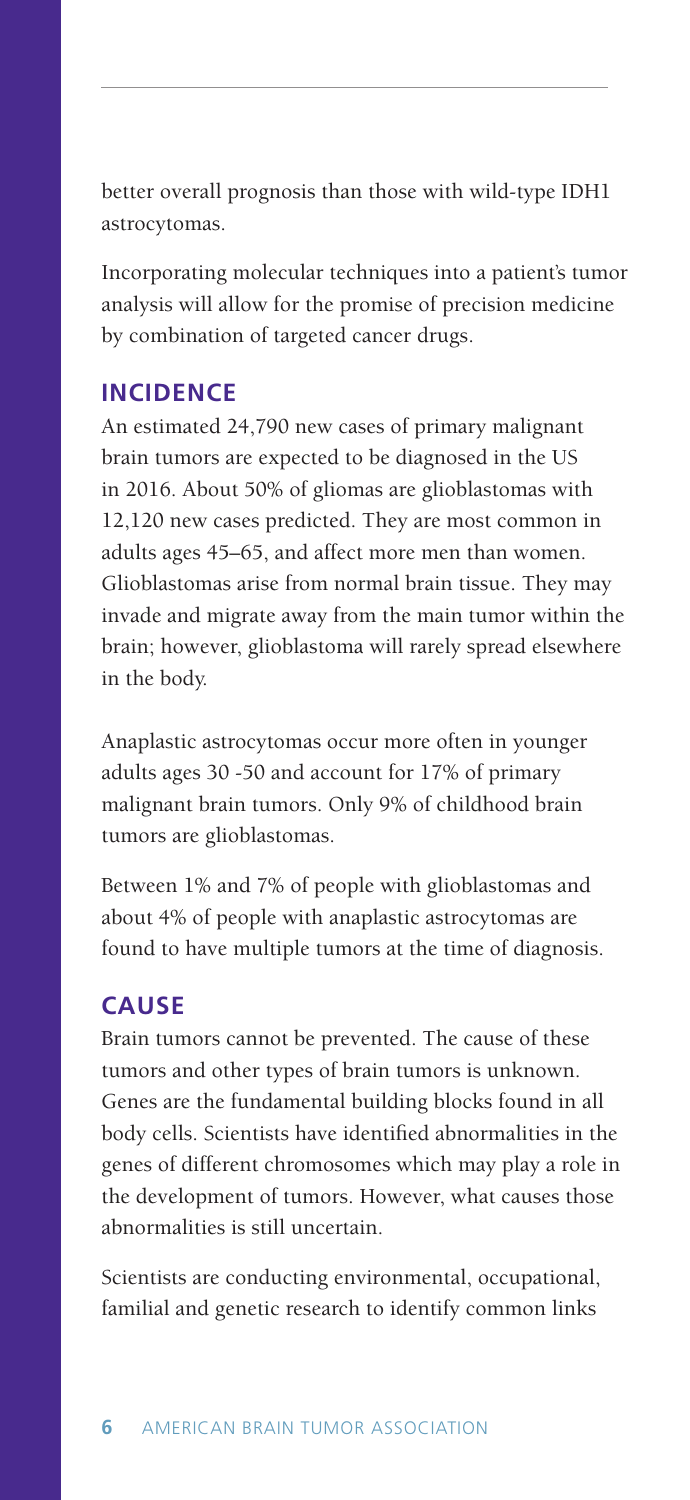among patients. Despite a great deal of research on environmental hazards, no direct causes have been found.

The majority of brain tumors are not hereditary. Brain tumors can be caused by a genetically inherited syndrome, such as Neurofibromatosis, Li-Frameni, Von Hippel-Lindau, Turcot and Tuberous Sclerosis, but these only affect 5% of patients.

## **SYMPTOMS**

As a brain tumor grows, it may interfere with the normal functions of the brain. Symptoms are an outward sign of this interference.

Since the skull cannot expand in response to the growth of a tumor, the first symptoms are usually due to increased pressure in the brain. Headaches, seizures, memory loss and changes in behavior are the most common symptoms.



Functions of the lobes of the brain

Loss in movement or sensation on one side of the body, language dysfunction and cognitive impairments are also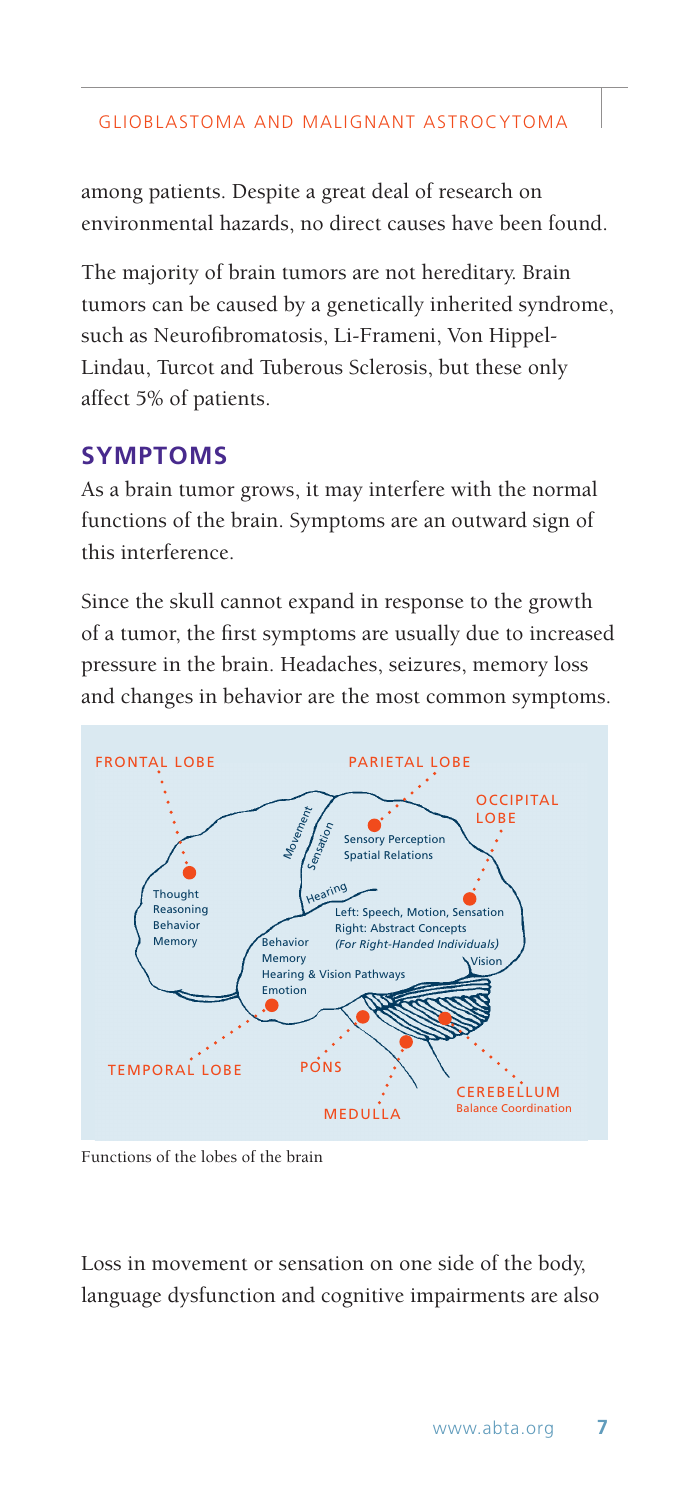common. Other symptoms may also occur depending on the size and location of the tumor.

## **DIAGNOSIS**

To obtain an accurate diagnosis, your doctor will begin with a neurological examination followed by an MRI or CT scan. The scan may be done with a contrast dye that makes the border and details of the tumor more visible. If you have a tumor, the scan will help your doctor determine the size, location and probable type of tumor. Some physicians may also request an MRS (magnetic resonance spectroscopy) scan which measures chemical and mineral levels in a tumor. Those measurements may give a suggestion as to whether a tumor is malignant or benign. It may also help distinguish a brain tumor from other medical problems, such as infection (tuberculosis, parasite, bacterial and fungus), demyelination (a disease that damages the myelin, or protective sheath, of a brain's neurons) or a stroke. On MRI with contrast, high grade gliomas show brightly (this is called enhancement); low grade gliomas frequently do not enhance with contrast, or slightly enhance. However, only the examination of a patient's tumor tissue under a microscope and molecular analysis can confirm an exact diagnosis.

#### **TREATMENT**

#### **SURGERY**

Generally, the first step in the treatment of glioblastomas is surgery. With today's modern techniques, surgery is generally safe for most patients. The goals of surgery are to obtain tumor tissue for diagnosis and treatment planning, to remove as much tumor as possible, and to reduce the symptoms caused by the presence of the tumor. In some circumstances, such as certain medical conditions or concerns about the location of the tumor, a biopsy may be done in place of the surgery. The tissue obtained during the biopsy is then used to confirm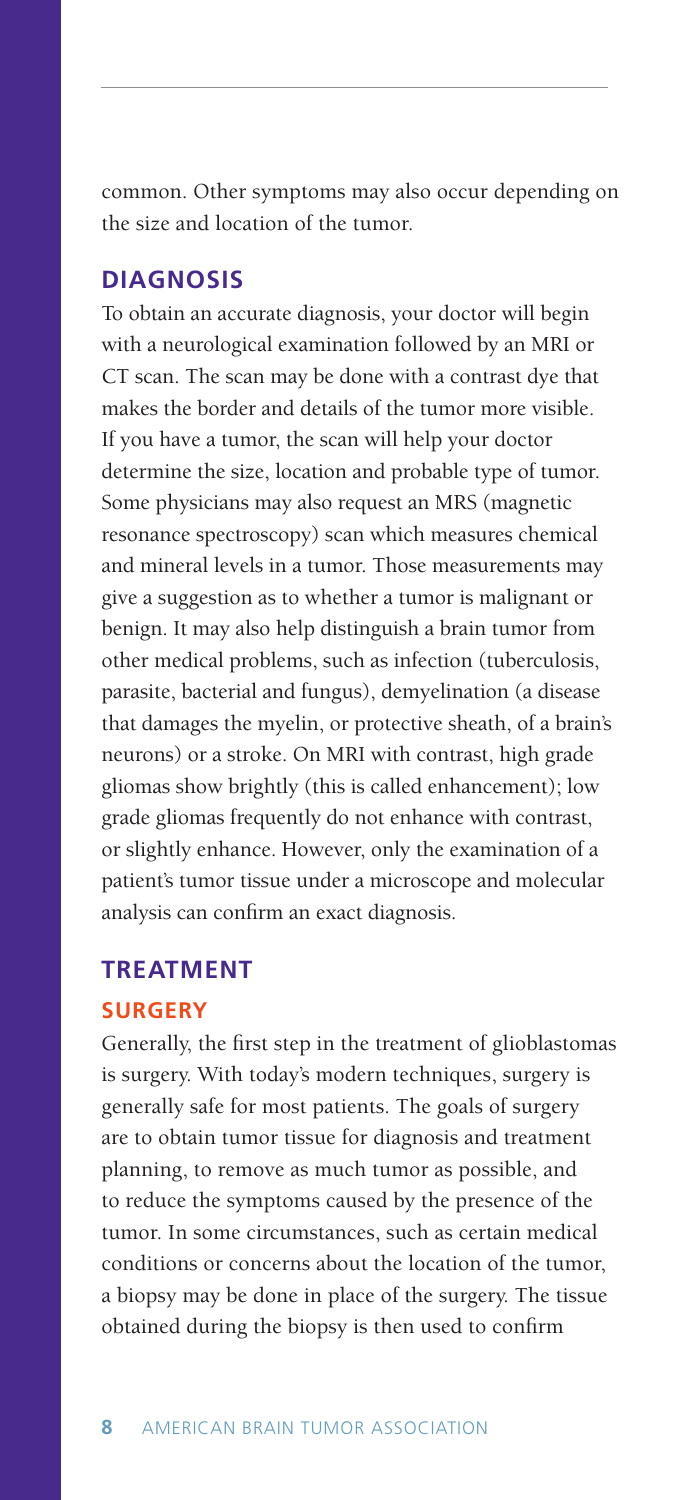the diagnosis. Diagnosis is based upon the most visible cell structure change and growth activity seen in the tissue, even if the features are found in only a few cells. Performing a surgical resection provides a larger number of cells, leading to a more accurate diagnosis, which can greatly influence management and treatment options.

Optimally, the neurosurgeon would like to remove as much of the tumor as possible. However, due to the location of the tumor – where movement, sensation or speech would be affected – some tumors cannot be completely removed. Partial tumor removal may be performed to decrease the amount of swelling in the brain or to reduce seizure activity.

Surgery to remove a brain tumor is carried out by making an opening in the skull over the tumor in what is known as a craniotomy. Several specialized pieces of equipment are available to the neurosurgeon. Brain mapping, MRI tractography (photo) and functional MRIs help the neurosurgeon determine and avoid eloquent areas of the brain during surgery. Stereotactic computerized equipment, image-guided techniques or an intra-operative MRIs can be used by the surgeon as navigational tools – much like a GPS system. These tools help to guide the neurosurgeon's access into some of the difficult or deep areas in the brain. Lasers may be used during surgery to vaporize tumor cells. Ultrasonic aspirators are tools which break apart and suction out the tumor. High-powered microscopes help the neurosurgeon to better see the tumor.

Because the tentacle-like cells of an astrocytoma grow into

the surrounding tissue, these tumors cannot be totally removed. Surgery is helpful, however, as partial removal can help decrease symptoms and the tissue obtained Image courtesy of Surasak



Phuphanich, MD, FAAN.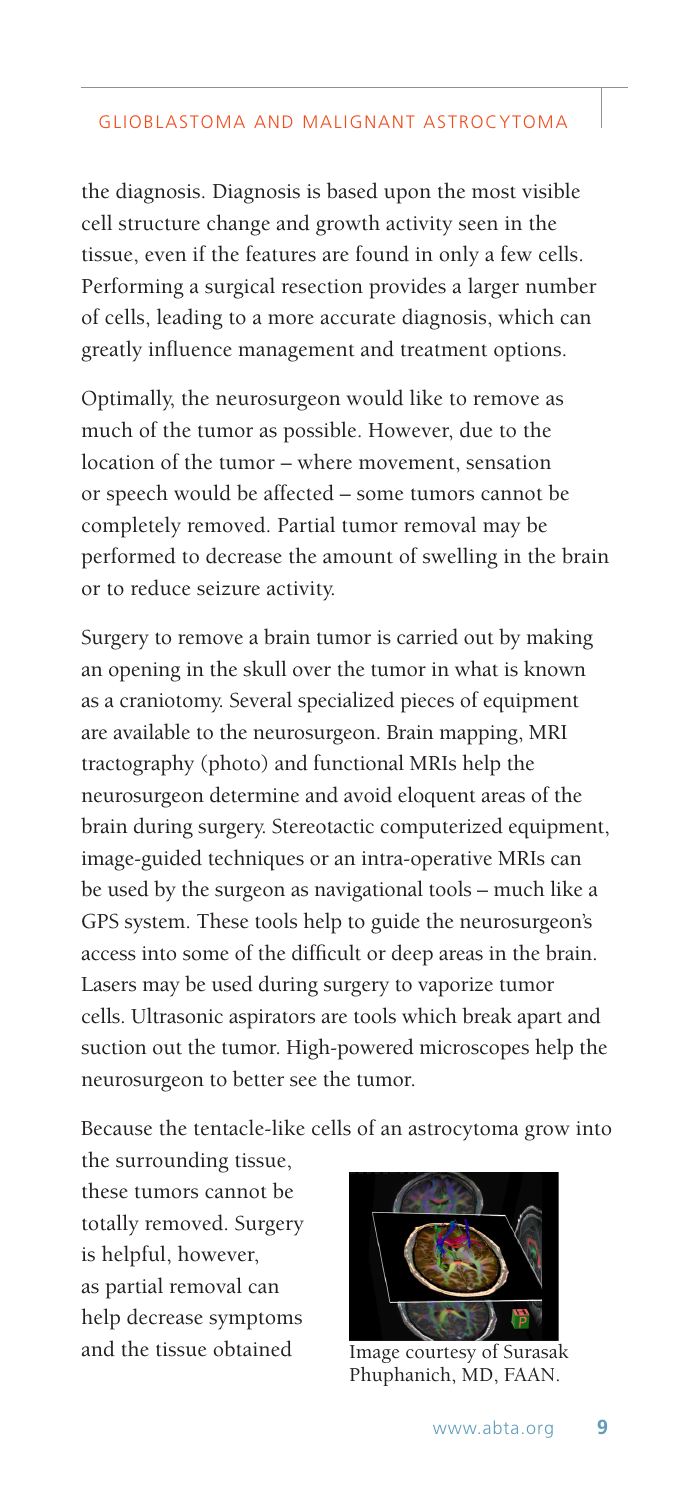during the surgery confirms the type of tumor. Radiation, chemotherapy and/or immunotherapy are then used to treat the remaining tumor.

#### **RADIATION**

In adults, radiation therapy usually follows a biopsy or surgery. There are different types of radiation which may be given using various doses and schedules.

Conventional fractionated external beam radiation is "standard" radiation given five days a week for five or six weeks. External beam radiation is actually the same radiation you get with a simple chest X-ray. Conventional radiation for high-grade astrocytomas is usually aimed at the tumor site and the area around the tumor.

A form of "local radiation" may be used to boost conventional radiation. Most forms of local radiation treat the tumor while protecting the healthy cells surrounding the tumor. They include:

- Conformal photon radiation, which can be delivered by several methods including intensity- modulated radiation therapy (IMRT) and 3-D Conformal radiation therapy, which contours the radiation beams to match a tumor's shape and size.
- Image-guided radiation therapy (IGRT) is the technique of using imaging technology at the time of each treatment to verify that patients are in the right position within a millimeter.
- Proton beam therapy is an alternative to the standard radiation, which provides superior dose distribution for higher dose at the tumor and avoid healthy tissue and reduces overall toxicity.
- Interstitial radiation, in the form of solid or liquid radiation, may be implanted into the tumor during surgery.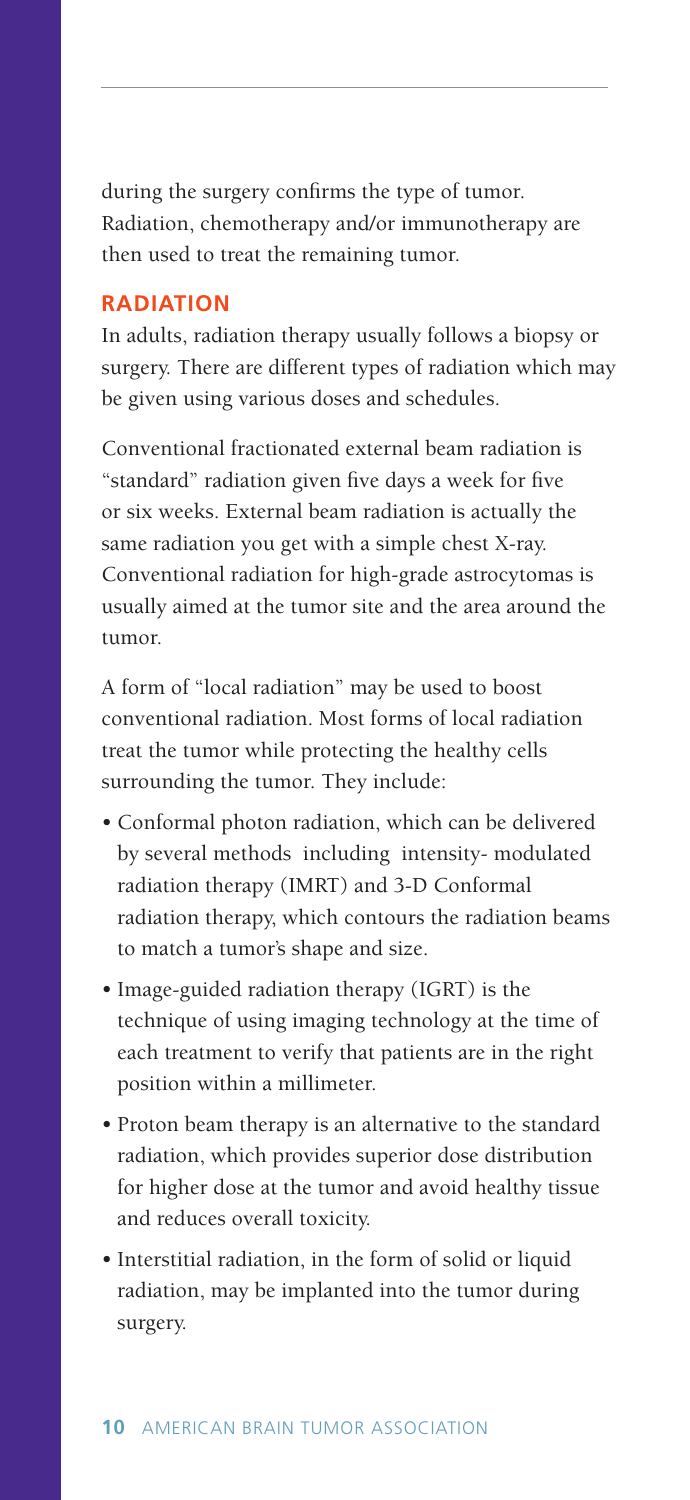- Stereotactic radiosurgery (SRS) and Fractionated stereotactic radiosurgery (FSRS) are special forms of precisely focused, high-dose radiation typically used for small, localized tumor as a single dose treatment or fractionated treatment over four to five days.
- Photodynamic therapy uses a sensitizing drug and laser light to destroy tumor cells during surgery.
- Boron neutron capture therapy releases radioactive compounds within the tumor.

#### **CHEMOTHERAPY**

For newly diagnosed GBM, a six-week course of temozolomide is given concurrently with radiation. Temozolomide is an alkylating agent with reasonable blood-brain barrier penetration. With recent data, older patient over 65 years old, a three-week course of radiation may be considered as a new standard care. Radiation treatment is given daily Monday through Friday. Oncologists recommend taking temozolomide one hour prior to radiation therapy to maximize its purported radiosensitizing effect, though for practical reasons nighttime administration may be more feasible for some patients. Similar treatment has been routinely applied to anaplastic astrocytoma (AA) patients because of no standard care. Early results from the ongoing clinical "CATNON" study showed benefit of concurrent radiation with temozolomide and monthly maintenance or radiation and followed by monthly temozolomide. For more information on temozolomide, visit the ABTA website at www.abta.org.

Researchers continue to look for new drugs to treat GBM and AA, and there are many drugs under investigation. Some of these drugs have proven useful in treating other types of tumors in the body, and still others are standard brain tumor drugs given in a different way. Because chemotherapy drugs can affect normal cells, patients can expect side effects such as low white blood cell or platelet count, fatigue, hair loss or lack of appetite from treatment.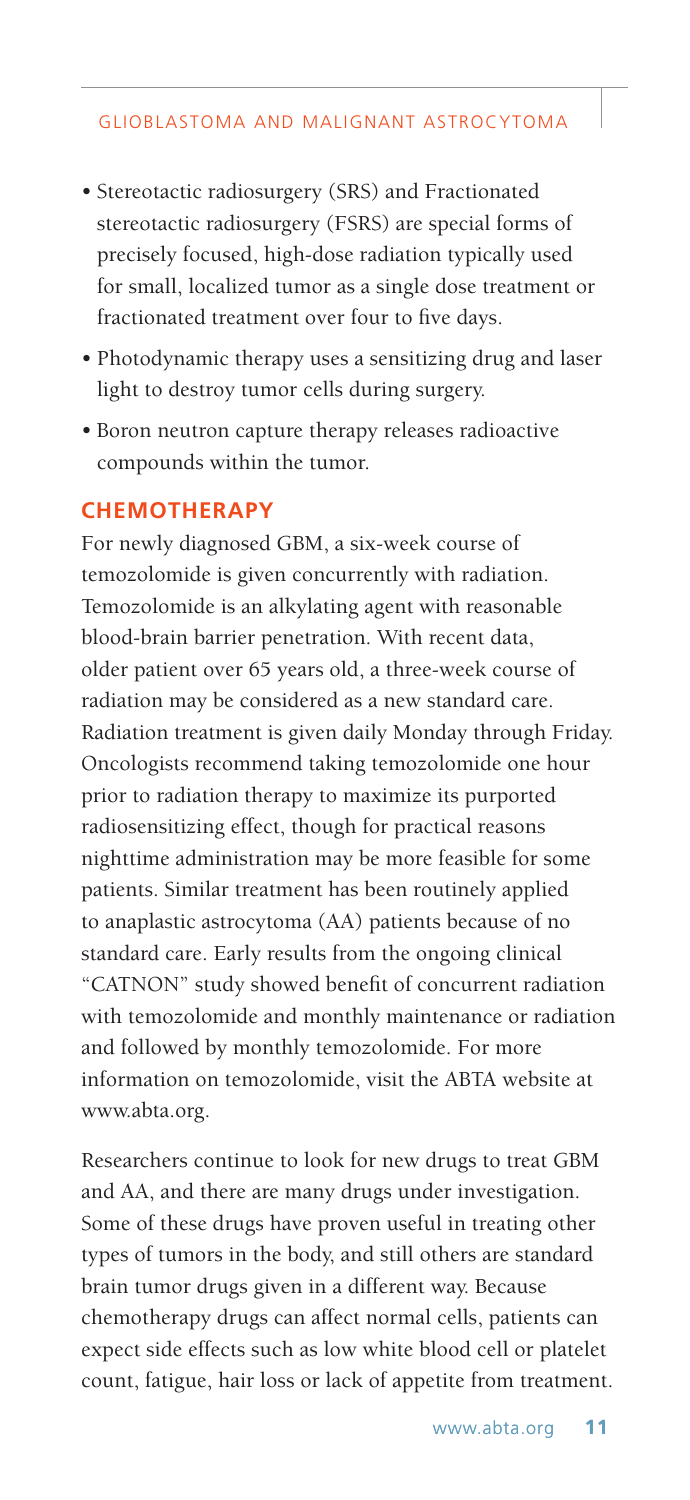Most chemotherapy drugs are cytotoxic drugs. Cytotoxic drugs are designed to destroy tumor cells. They work by making tumor cells unable to reproduce themselves. Carmustine (BCNU), Lomustine (CCNU), or Gleostine (Generic), Gliadel wafer (biodegradable discs infused with BCNU), Temozolomide (Temodar) Cisplatin, Carboplatin, Etoposide and Irinotecan are examples of cytotoxic drugs. They may be given as a single agent or in combination i.e. PCV (Procarbazine, CCNU, Vicristine), Carboplatin/ Etoposide.

Only BCNU/CCNU, Gliadel wafer and Temodar have been approved by the Food and Drug Administration (FDA) for the treatment of high-grade brain tumors. Others have received approval in the treatment of other cancers, and thus must be prescribed "off-label" for brain tumor use.

Researchers are also developing new ways of delivering drugs to the tumor. Convection-enhanced delivery, or CED, uses a pump to slowly "flow" a chemotherapy drug or biologic substances into the tumor site. In another method, a biodegradable carmustine wafer is left in the tumor cavity after surgery to release a chemotherapy drug into the remaining tumor tissue. Other researchers are working with nanoparticles which release drugs into the tumor at a predetermined rate with good penetration through blood-brain barrier (BBB).

Chemotherapy may be used in infants and very young children to delay radiation therapy until the age of three or four. At that point, the child's brain is more fully developed and better able to tolerate radiation therapy. Clinical trials are underway to evaluate the most effective ways of treating these tumors in infants and children.

## **MANAGEMENT OF SYMPTOMS WITH MEDICATION**

There are several drugs used to relieve the symptoms of a brain tumor. Steroids are drugs used to decrease swelling (edema) around the tumor. The most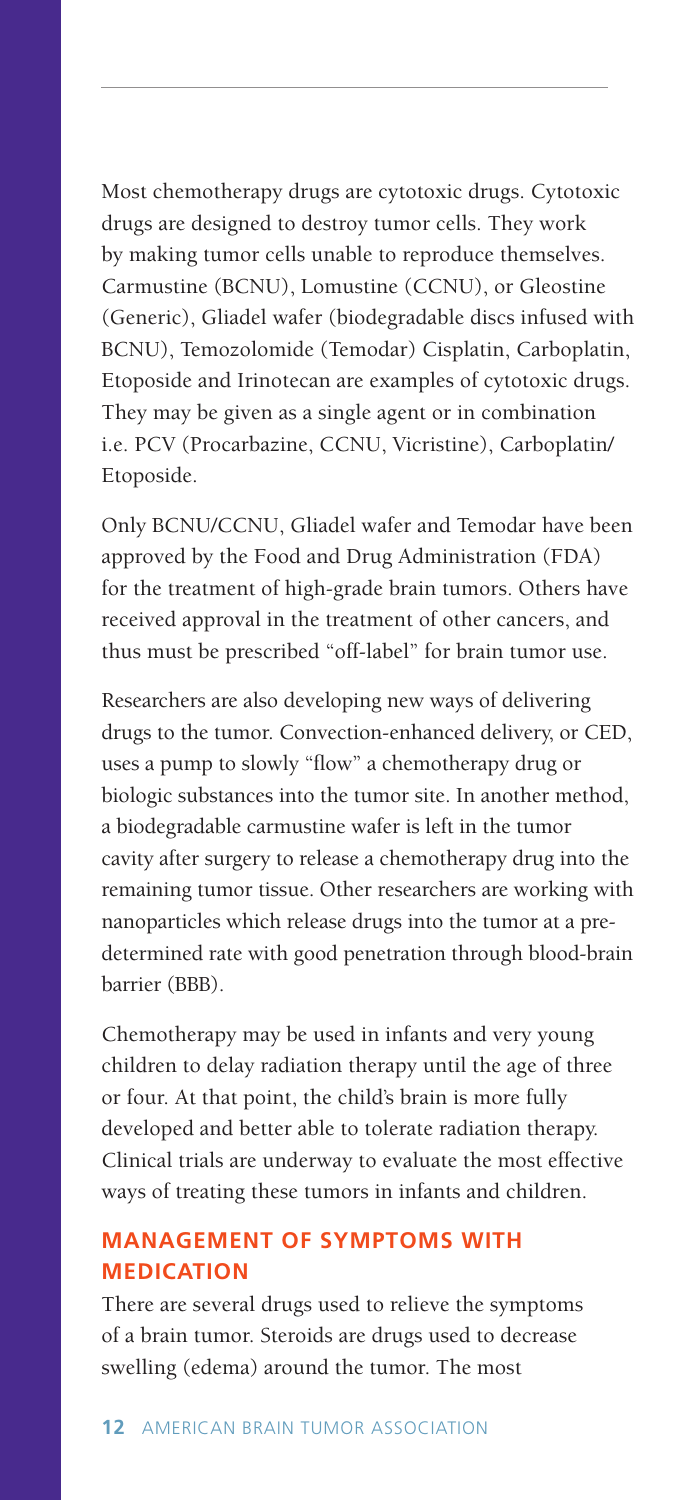frequently prescribed steroid for brain tumor patients is dexamethasone. Steroids should be tapered to the lowest dose necessary to alleviate symptoms. In some cases, this can be done rapidly, though in other cases, it is necessary to maintain patients on a standing steroid dose. Many patients, particularly those with tumors associated with significant mass effect, require a low dose of steroids at least through radiation therapy.

Anti-epilepsy drugs control seizures, although special precaution must be taken to achieve optimal dosing while maintaining the effectiveness of chemotherapy. Patients who present with seizures should be treated with anti-seizure medications indefinitely. However, patients without a seizure history who are placed on antiepileptic medications prior to surgery should be tapered off, as the relatively small benefit of preventing a first-time seizure is generally outweighed by potential adverse drug effects. There are no strict guidelines that establish an antiseizure medication of choice; however, there has been a general shift away from phenytoin in favor of levetiracetam (Keppra). Both agents are effective, but levetiracetam has a favorable adverse effect profile, minimal drugto-drug interactions (an important consideration for chemotherapy) and does not require routine drug level monitoring.

During the treatment, the degree of fatigue that patients experience ranges from minimal (e.g., not affecting the ability to perform full-time work) to profound (e.g, spending the majority of the day in bed), though generally is tolerable. Brain stimulating agents such as modafinil, Provigil and methylphenidate (Ritalin) can occasionally reduce fatigue. Most patients adjust their lifestyles to accommodate for fatigue. Regular exercise has been shown to decrease fatigue. Anti-emetic drugs prevent vomiting and help control nausea. Anti-depressant, anti-anxiety medications or sleeping medications may be also considered to improve quality of life during the treatment.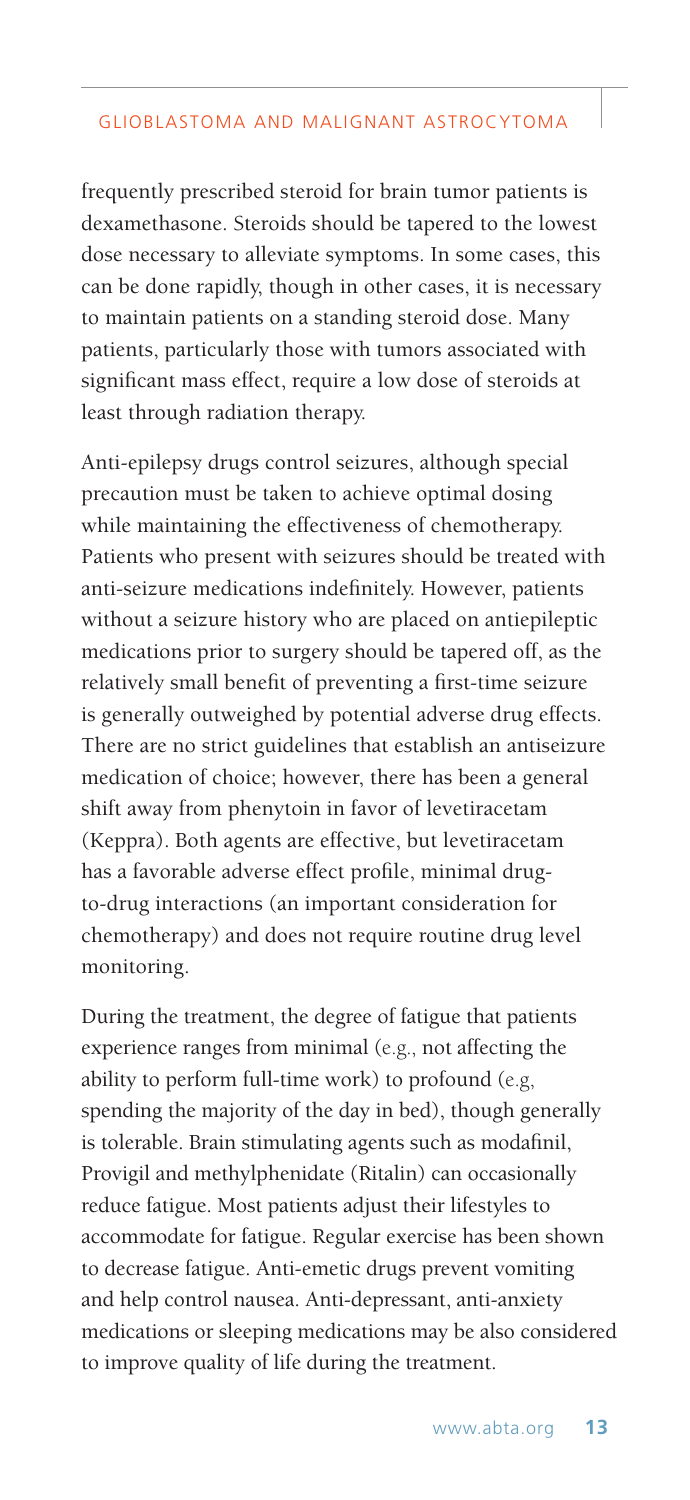# **BIOLOGIC, TARGETED, AND IMMUNO THERAPIES**

Purposeful altering of the natural behavior of tumor cells is a newer area of medicine called "biologic" or "targeted therapy" or "immunotherapy". Some of the substances used in this type of therapy are found in nature, others in chemicals with side effects that may alter tumor cells. These new molecular targeted therapies, which are still under investigation, are designed to stop signals going into the tumor cell, which halts growth. Several pathways in the brain encourage cell growth. In GBM, several growth factor receptors (e.g. EGFR,VEGF, PDGFR) are overexpressed or mutated, which causes cells to grow out of control, increased survival of abnormal cells and increased blood supply to the tumor. Specific drugs that inhibit these growth receptors have been developed in clinical trials. Cellular signaling pathways – pathways where one reaction causes another reaction in the cells – are very important in cell growth, not stopping abnormal cells from dying, causing tumor invasion into normal tissue and stimulating a new blood supply to tumors.

Immunotherapy is a new promising and exciting area of treatment designed to trigger the body's own immune system to fight and halt tumor growth. Recent breakthroughs in understanding of the mechanisms, leading to full T-cell activation and recognition of the importance of overcoming tumor-induced immunosuppressive mechanisms, have shed a new light on how to generate effective anti-tumor response and sparked a renewed and enthusiastic effort to apply this method as a treatment for malignant brain tumors. These treatments include checkpoint inhibitors and cancer vaccines that utilize a tumor's antigens. Antigens have signals that alert the system there are abnormalities in cells. The vaccine attacks the cells by using genetically engineered dendritic cells to stimulate the immune system and cause a response. Dendritic cells are potent immunostimulatory cells that continuously look for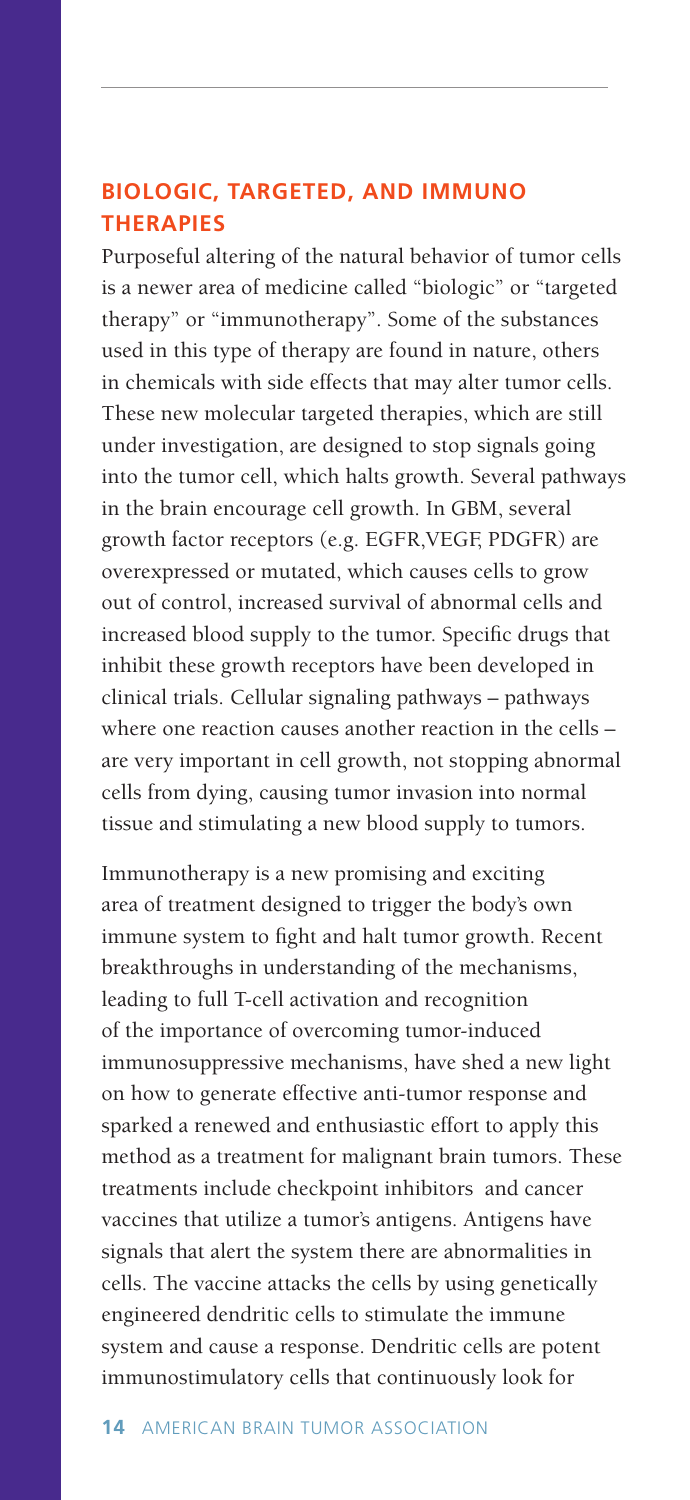antigens, and then activate a strong immune response. Immune checkpoints inhibitors are drug–antibodies which unleash T-cells attack on cancer cells.

Checkpoint proteins tell the immune system that a cell is healthy. There may be other molecules signaling that the cell is cancerous, but if there are enough checkpoint proteins on the cell surface, the immune system may overlook the "bad" signals. The best known example of a checkpoint protein is PD-L1 (for Programmed Death Ligand 1; its receptor is PD-1). The body needs PD-L1 to keep the immune system T-cells from attacking healthy cells. Cancer cells may upregulate (speed up the production of) PD-L1 as a protective mechanism. When PD-L1 activates the PD-1 receptor on the surface of a T-cell, the T-cell is signaled to destroy itself. With recent FDA-approval of checkpoint inhibitors:, Optivo (Nivolumab), Keytruda (Pembrolizumab) and Tecentriq (Atezolizumab) for metastatic melanoma, lung cancer, Hodgkins' lymphoma, kidney and bladder cancer, these new drugs are being studied in newly diagnosed and recurrent glioblastoma. Immunotherapy may represent the next frontier of the most promising personalized therapies in this new decade.

Other researchers are using gene or oncolytic virus (polio or adeno or herpes virus) therapies as a way of controlling tumor growth. In one method, speciallyengineered genes make tumor cells more susceptible to drug therapy. In another method, gene therapy is used to stimulate the body's natural production of immune substances. Or, gene therapy may be used to restore the normal function of tumor suppressing genes within tumor cells.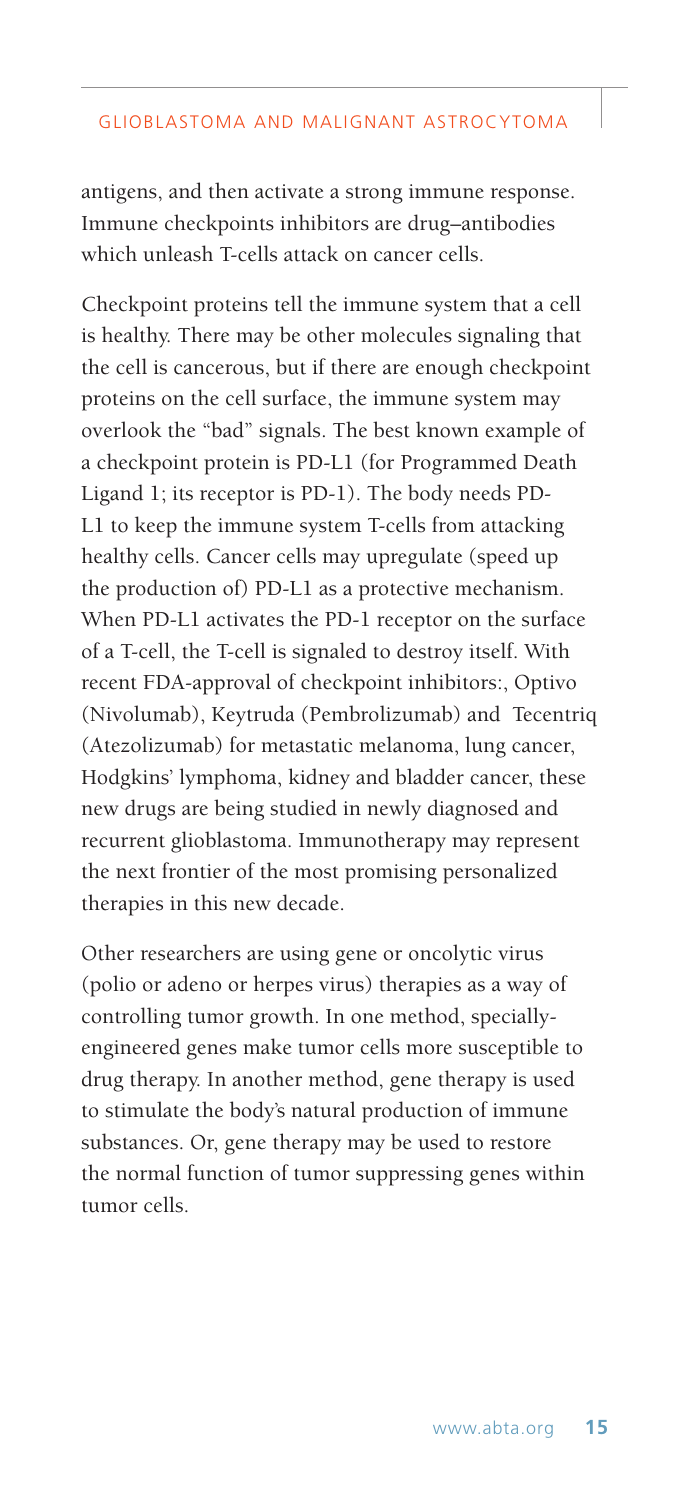# **OPTUNE (NOVOTTF-100A SYSTEM) THERAPY**

Optune is a wearable and portable, FDA-approved device that has been shown in clinical trials to safely deliver continuous therapy to the area of the brain where the GBM tumor is located. Optune delivers therapy through adhesive patches, called transducer arrays. These transducer arrays are applied to the scalp and are connected to the device and battery. It is recommended that the Optune device is used for at least 18 hours a day.

This should be discussed with your doctor as a treatment option.

#### **CLINICAL TRIALS**

Several of the treatments discussed in this publication are available to patients through clinical trials. Trials are open for both patients with newly-diagnosed tumors and those with recurrent tumors.

Clinical trials test the safety and effectiveness of treatments that have already shown significant promise in laboratory studies. For patients, they provide access to therapies that would otherwise be unavailable. All clinical trials, conducted in phases  $-0$ , I, II and III – are overseen by government (FDA) and local hospital boards (IRB), and are subject to rigorous regulation and oversight.

*The American Brain Tumor Association's TrialConnect® service matches patients with appropriate clinical trials based on tumor type and treatment history. Patients or families can contact a TrialConnect® specialist at 877-769-4833, Monday through Friday, from 8:30 a.m. to 6:30 p.m. EST, or create a patient profile at: www.abtatrialconnect.org.* 

#### **EVALUATING A TREATMENT**

When evaluating a treatment, ask your doctor how the recommended treatment will affect your prognosis. What are the expected benefits of this treatment? What are the risks? What quality of life can you expect during and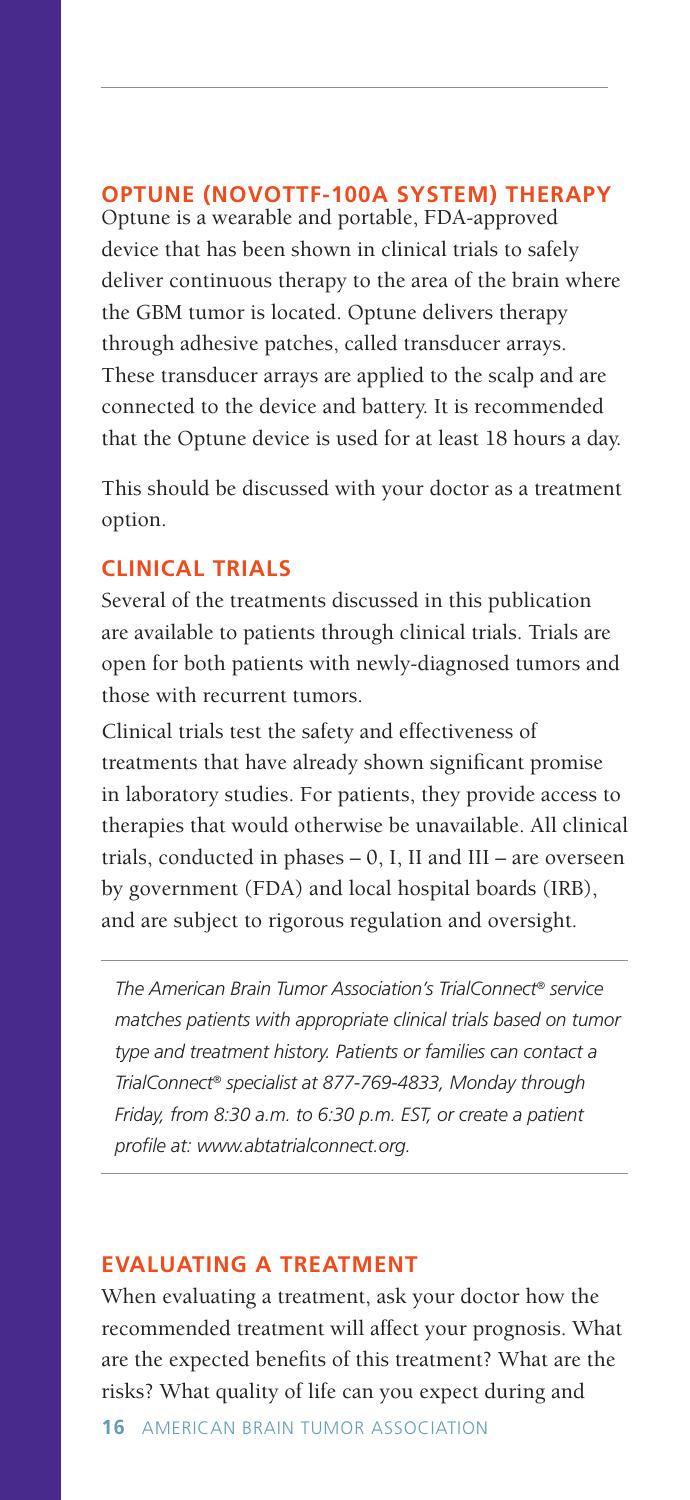after the *Contrast-enhanced MRI scan and perfusion MRI with increased cerebral blood volume(cbv) of active tumor (not radiation necrosis or pseudo tumor progression), glioblastoma Photo courtesy of S. Phuphanich, MD* 



treatment? If this is an investigational treatment, how many patients with your tumor type have received this treatment, and what were their results? Is there a placebo control arm as part of the study? Is this covered by insurance and a research fund?

Before evaluating any treatment in clinical trials, ask your doctor the same questions about prognosis, benefits and risks that you would ask when evaluating another treatment.

Also understand in which phase (0, I, II or III) of this investigation you would be participating.

## **RECURRENCE**

To measure effectiveness of treatment and to monitor for possible tumor recurrence, an initial follow-up scan will be done about two to six weeks following completion of radiation therapy. The scan will be repeated every two to three months for about a year, then on a schedule set by your doctor.

During this time, some patients may continue to receive ongoing temozolomide chemotherapy treatment, which is typically administered each month as a monthly maintenance, five-day schedule for 6–12 months.

High-grade astrocytomas can be aggressive tumors. Over time they usually recur, and when they do, it may be as a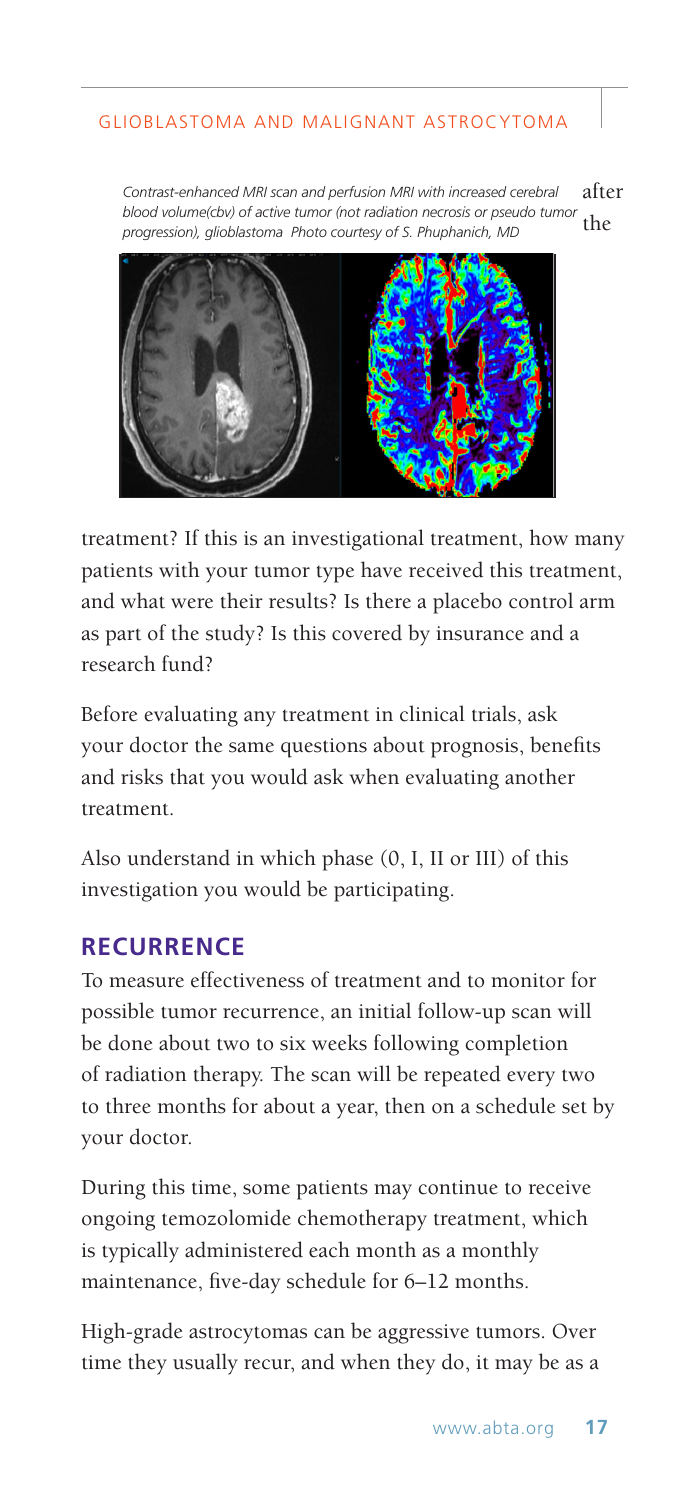higher grade tumor. Sometimes the tumor cells move, or migrate, into the surrounding tissue and give rise to another tumor. Most high-grade astrocytomas recur at, or near, the original site. While tumor recurrence on the opposite side of the brain and outside of the central nervous system is rare, it is occurring more often as patients live longer.

Recurrent tumors can be treated. Depending on the patient's overall medical condition and the growth characteristics of the tumor, a second surgery may be considered. Although a course of conventional radiation can be given only once, a form of stereotactic radiation may be given after conventional radiation for small tumor  $( $4 \text{ cm}^3$ ).$ drug such as lomustine (CCNU) or gleostine (generic CCNU alone or in combination with bevacizumab or bevacizumab alone) low-dose daily temodar may be considered even if prior drug treatment was not effective. In addition, implanted biodegradable wafers (Gliadel) containing the chemotherapy drug BCNU may be considered for glioblastoma patients undergoing surgery for removal of a recurrent tumor. Most biological, targeted drug and vaccine or immuno therapies are available to those with recurrent tumors as part of clinical trials.

#### **PROGNOSIS**

"Prognosis" means a prediction of outcome. This information is usually based on information gathered from *groups* of people with the same disease. It is important to remember these statistics are not individualized. How well a person responds to treatment is affected by the grading of malignancy of the tumor cells, the amount of tumor removed and their general health. Age also plays a key role in outcome. Younger adults and children tend to have a better prognosis.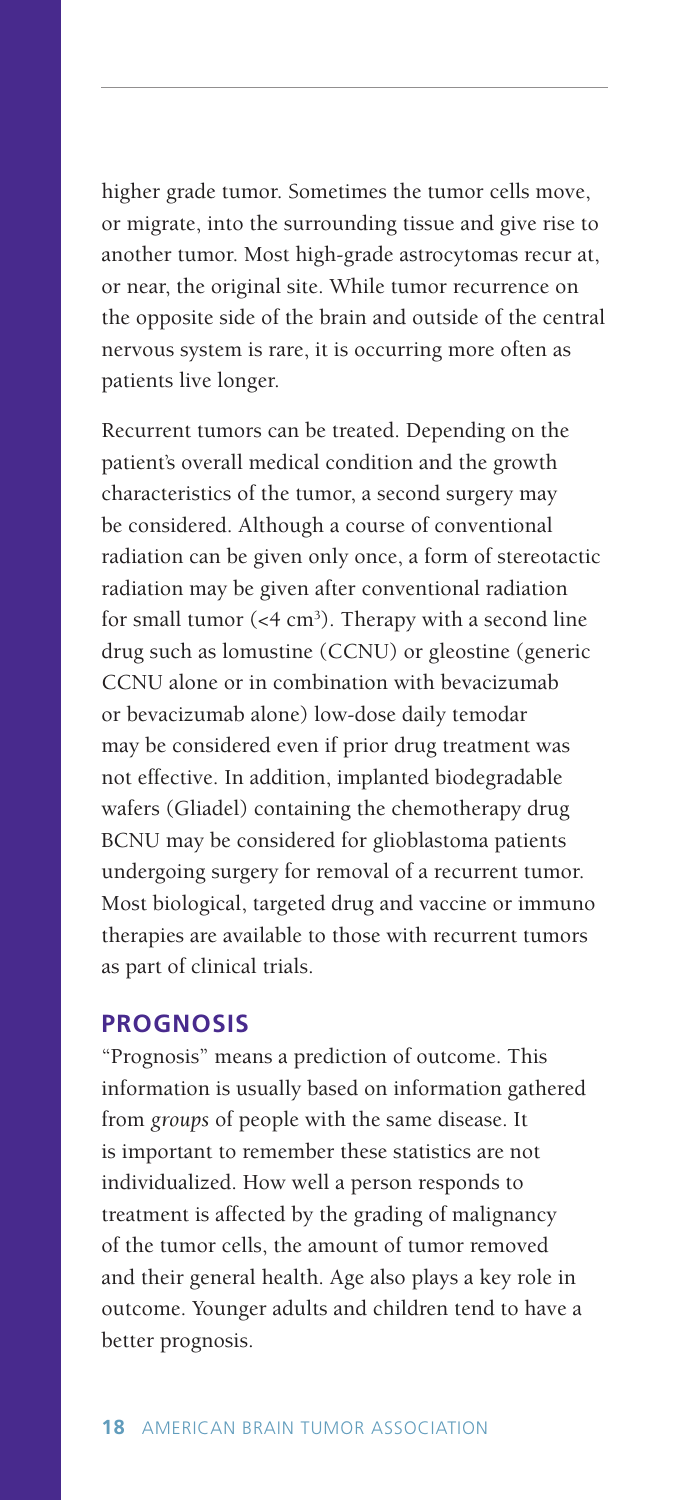Because these tumors are apt to grow into surrounding tissue, anaplastic astrocytomas and glioblastomas can be very difficult to treat. Without treatment, these aggressive tumor cells multiply rapidly. The goal of treatment is to slow tumor growth and improve quality of life.

Prognosis is usually reported in years of "median survival." Median survival is the time at which *an equal number of patients do better and an equal number of patients do worse.* With standard treatment, median survival for adults with an anaplastic astrocytoma is about two to three years. For adults with the more aggressive glioblastoma, treated with concurrent temozolomide and radiation therapy, median survival is about 14.6 months with a two-year median survival rate of 27%; five-year survival is 10%. However, there are case reports of patients surviving for 10-20 years.

Children with high-grade tumors (grade III and IV) tend to do better than adults; five-year survival for children is about 25%.

In addition, glioblastoma patients who have had their MGMT gene shut off by a process called methylation have prolonged survival rates. The MGMT gene is thought to be a significant predictor of response.

However, not all glioblastomas have the same biologic abnormalities. This may be the reason different patients respond differently to the same treatments and why different patients with the same tumor have different outcomes. Researchers continue to study the common characteristics of long-term brain tumor survivors, and how individual personalized therapy may be more optimally used to treat brain tumor patients.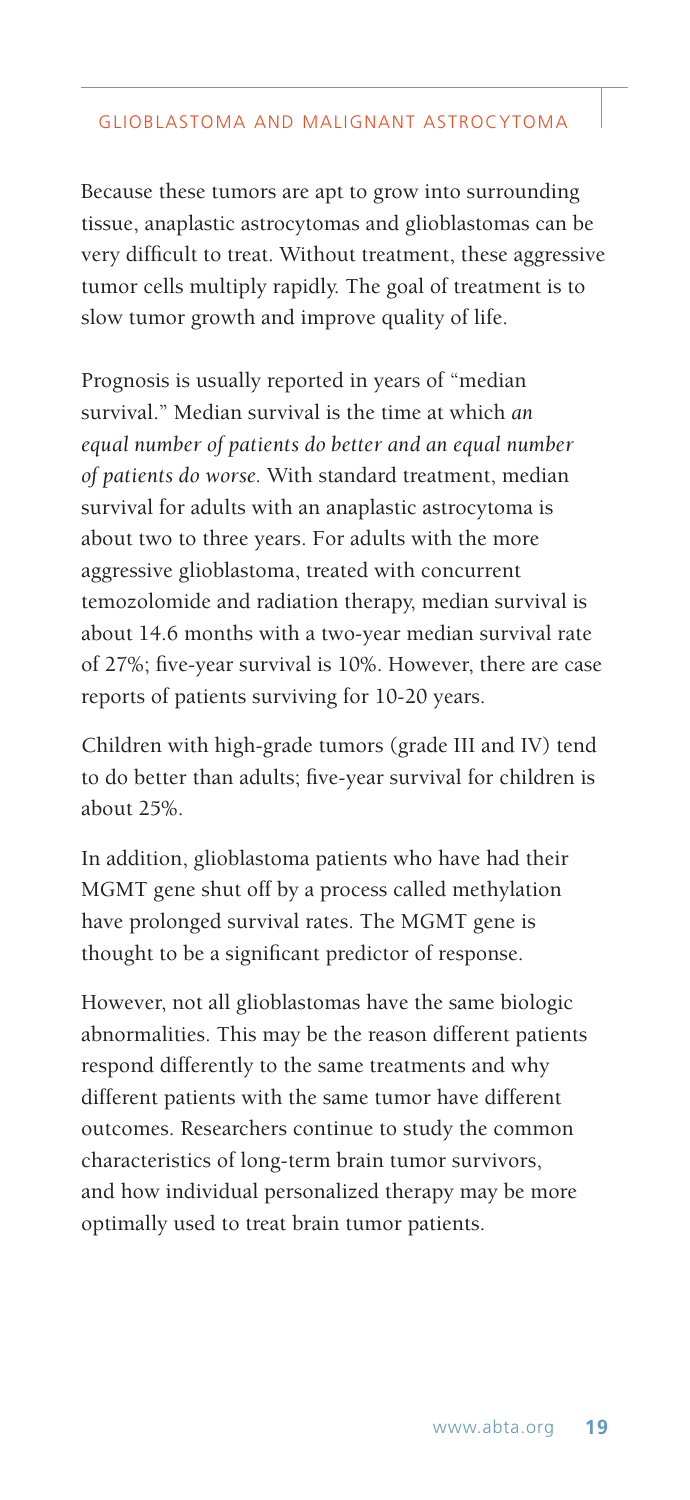## **THE ABTA IS HERE FOR YOU**

You don't have to go through this journey alone. The American Brain Tumor Association is here to help.

Visit us at www.abta.org to find additional brochures, read about research and treatment updates, connect with a support community, join a local event and more.

We can help you better understand brain tumors and support resources. Our team of caring professionals are available via email at abtacares@abta.org or via our toll-free CareLine at 800-886-ABTA (2282).

# **NOTES/QUESTIONS**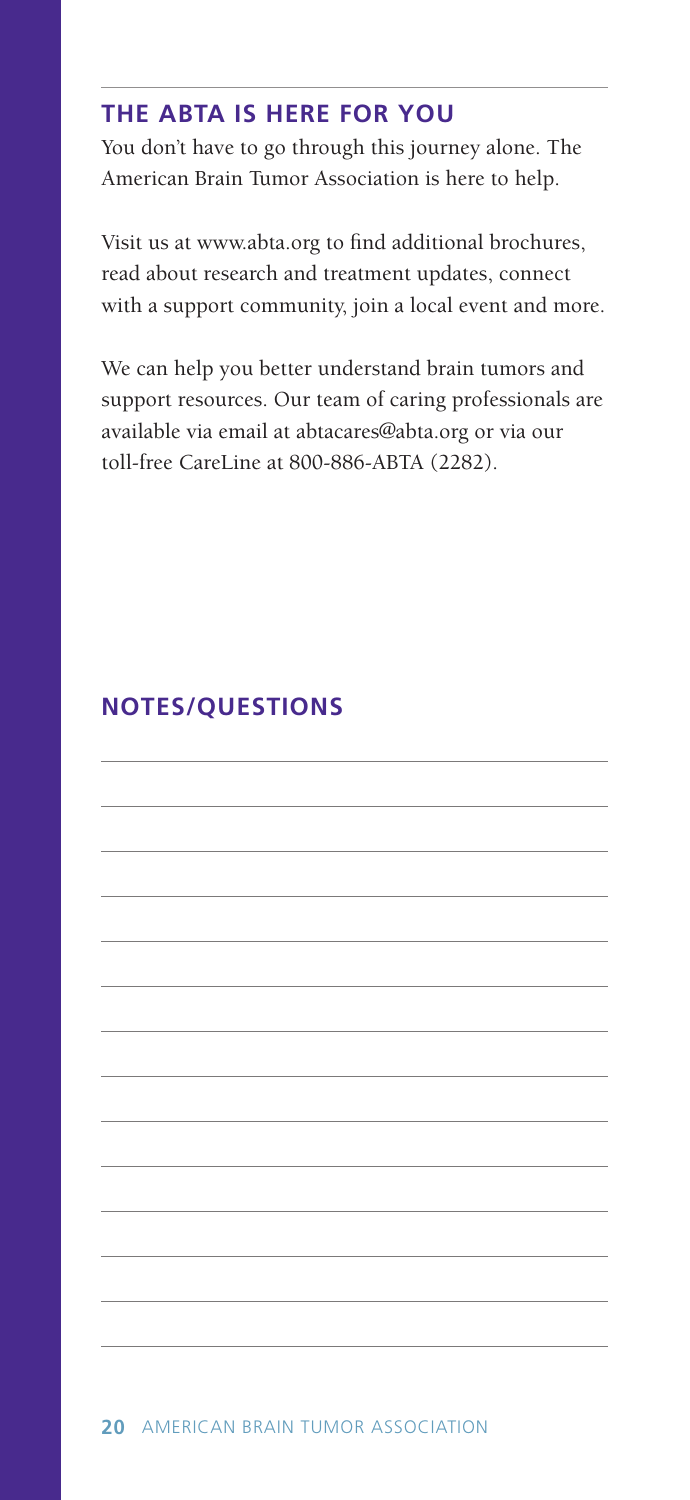| <b>NOTES/QUESTIONS</b> |  |  |  |  |  |  |  |  |
|------------------------|--|--|--|--|--|--|--|--|
|------------------------|--|--|--|--|--|--|--|--|

L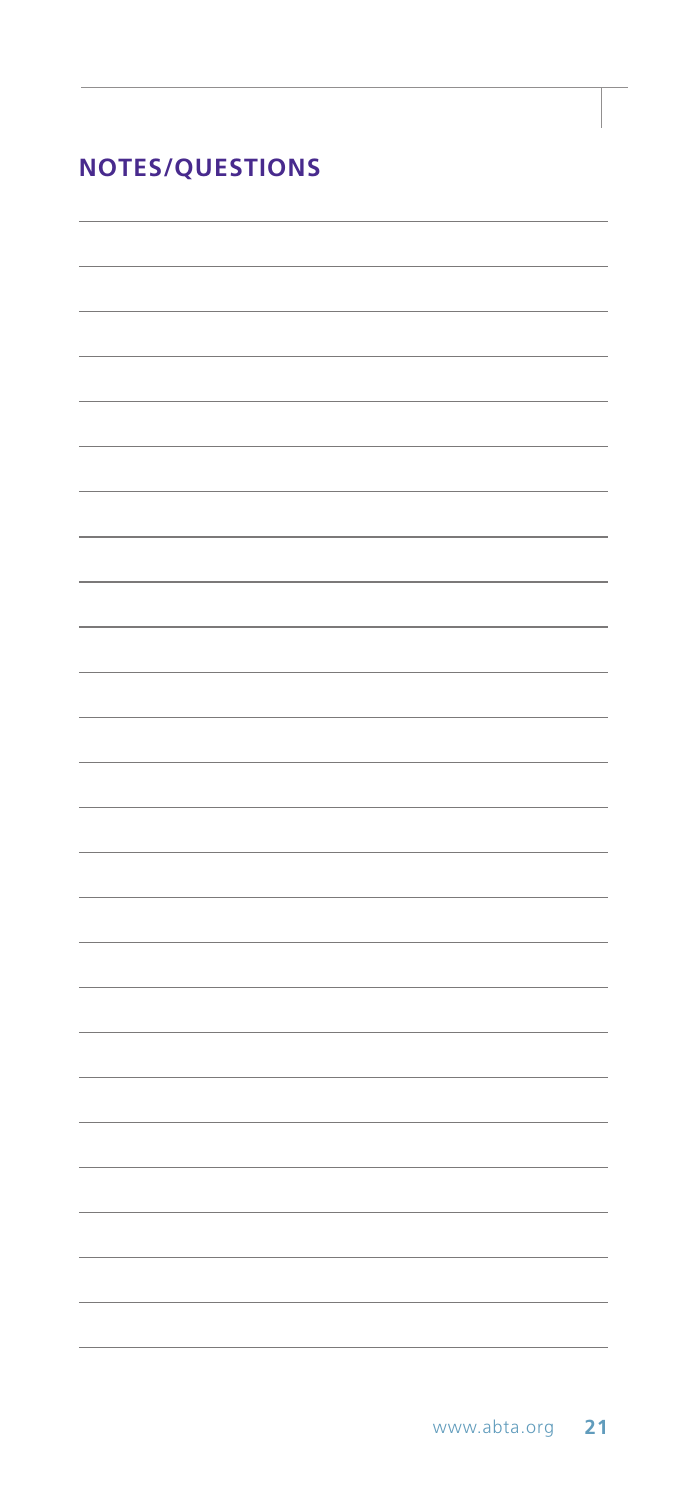| <b>NOTES/QUESTIONS</b> |  |  |  |  |  |  |  |
|------------------------|--|--|--|--|--|--|--|
|                        |  |  |  |  |  |  |  |
|                        |  |  |  |  |  |  |  |
|                        |  |  |  |  |  |  |  |
|                        |  |  |  |  |  |  |  |
|                        |  |  |  |  |  |  |  |
|                        |  |  |  |  |  |  |  |
|                        |  |  |  |  |  |  |  |
|                        |  |  |  |  |  |  |  |
|                        |  |  |  |  |  |  |  |
|                        |  |  |  |  |  |  |  |
|                        |  |  |  |  |  |  |  |
|                        |  |  |  |  |  |  |  |
|                        |  |  |  |  |  |  |  |
|                        |  |  |  |  |  |  |  |
|                        |  |  |  |  |  |  |  |
|                        |  |  |  |  |  |  |  |
|                        |  |  |  |  |  |  |  |
|                        |  |  |  |  |  |  |  |
|                        |  |  |  |  |  |  |  |
|                        |  |  |  |  |  |  |  |
|                        |  |  |  |  |  |  |  |
|                        |  |  |  |  |  |  |  |
|                        |  |  |  |  |  |  |  |
|                        |  |  |  |  |  |  |  |
|                        |  |  |  |  |  |  |  |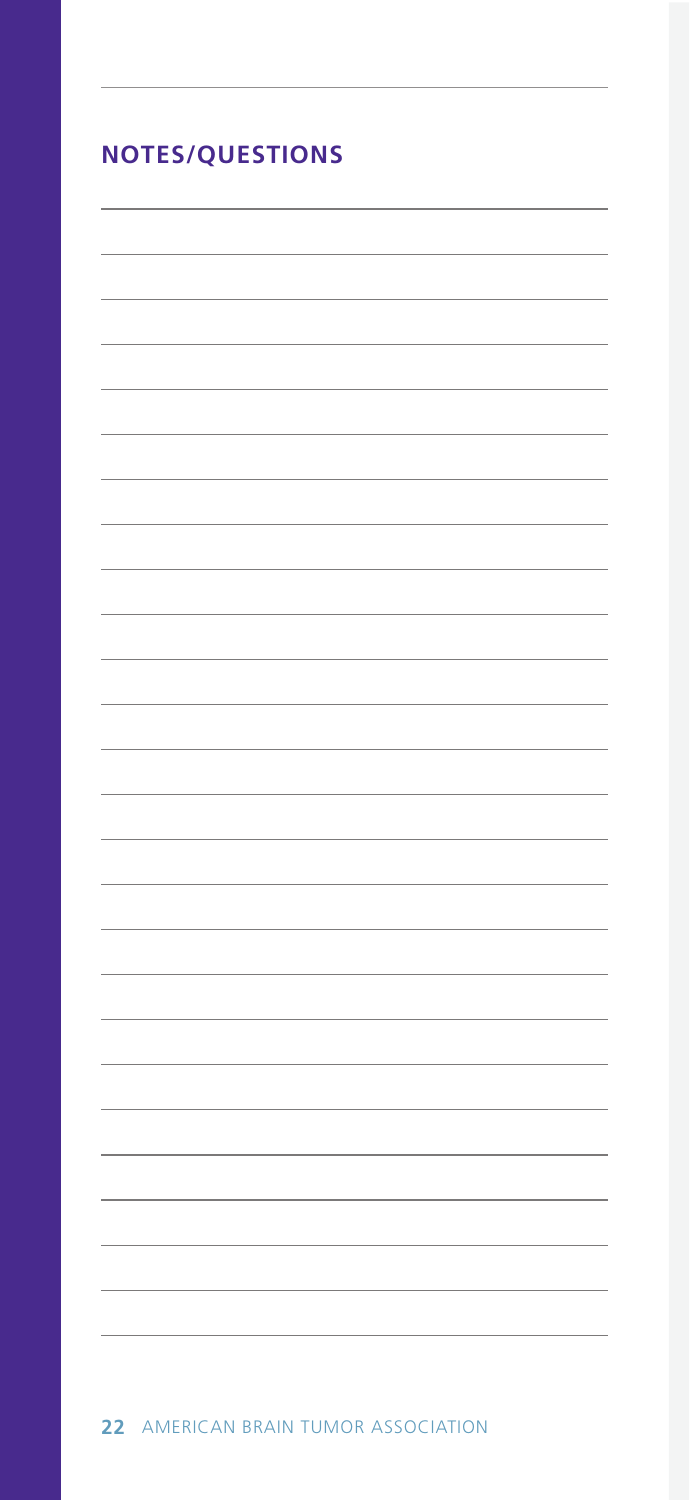# **AMERICAN BRAIN TUMOR ASSOCIATION PUBLICATIONS AND SERVICES**

#### **CARE & SUPPORT**

CareLine: 800-886-ABTA (2282) Email: abtacares@abta.org

## **PUBLICATIONS**

About Brain Tumors: A Primer for Patients and Caregivers Brain Tumors - A Handbook for the Newly Diagnosed\* Brain Tumor Dictionary\* Caregiver Handbook\* Returning to Work: Accessing Reasonable Accommodations\* Quick Guide to the Family and Medical Leave Act\*

#### **Tumor Types:**

Ependymoma Glioblastoma and Malignant Astrocytoma Medulloblastoma Meningioma Metastatic Brain Tumors Oligodendroglioma and Oligoastrocytoma Pituitary Tumors

#### **Treatments:**

Chemotherapy Clinical Trials Conventional Radiation Therapy Proton Therapy Stereotactic Radiosurgery\* Steroids Surgery

*Most publications are available for download in Spanish. (exceptions are marked \*)*

# **CLINICAL TRIALS**

TrialConnect®: www.abtatrialconnect.org or 877-769-4833 *More brain tumor resources and information are available at www.abta.org.*